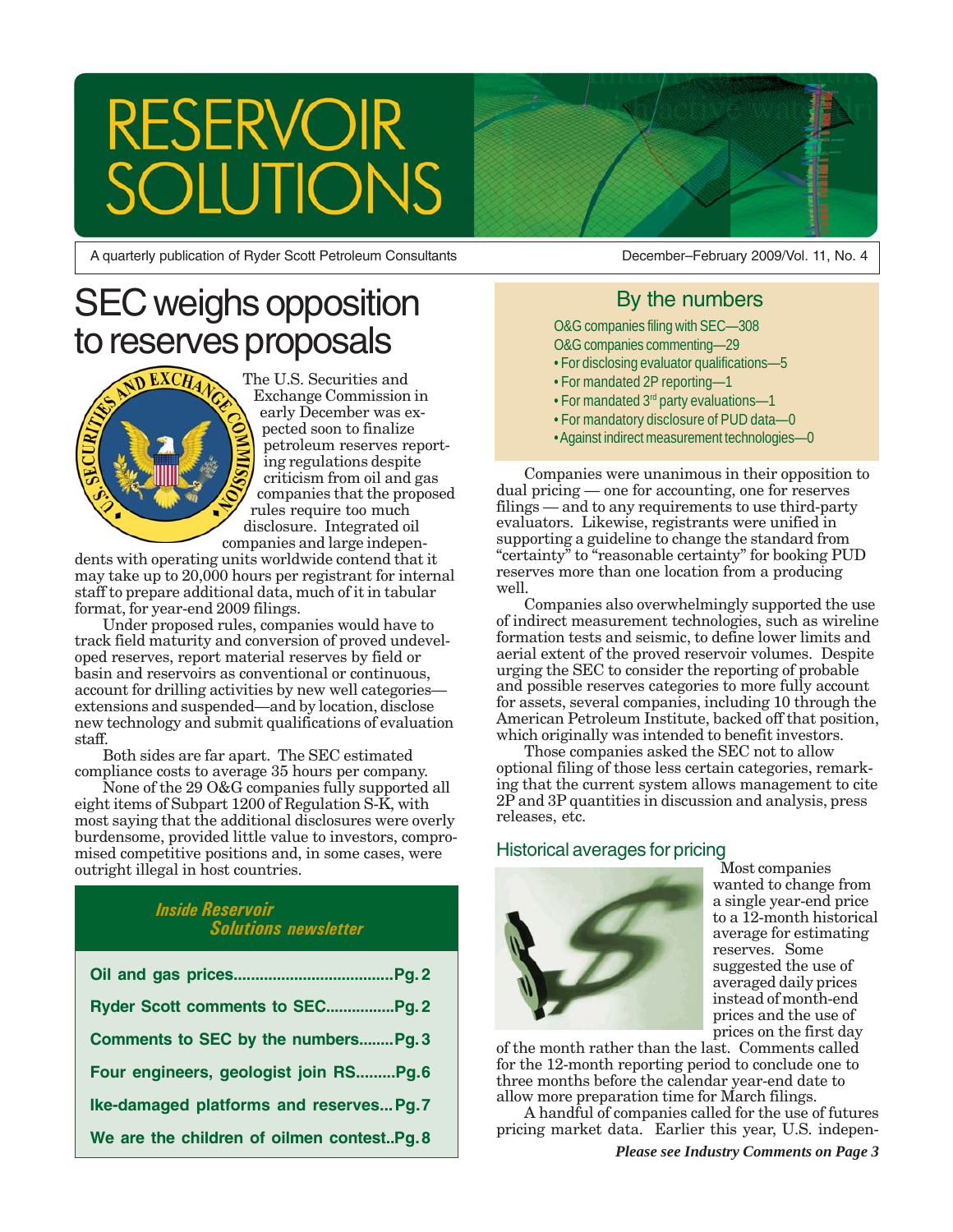Ryder Scott submitted a 27-page comment letter drafted by **John Hodgin**, president, to the SEC. See main article on Page 1.

The firm supported the submission of a third-party report letter, referred to as a "report" by the SEC, as an exhibit to the filing. Ryder Scott agreed with the SEC not to require the submission of full

reserves reports with detailed data at property, field and well levels.

The SEC proposed a more stringent standard for reasonable certainty where the estimated ultimate recovery is much more likely to increase than to either decrease or remain constant. Ryder Scott suggested that the SEC incorporate guidance aligned with prior industry standards that the EUR is much more likely to increase or remain constant than to decrease. The firm also said that the proposed definition of a deterministic estimate could be construed as applying only to static volumetric estimates and suggested the use of dynamic performance methods as well.

Ryder Scott said that unconditionally presenting empirical proof that a specific technology leads to the correct conclusions in 90 percent or more of its applications is problematic. The firm said that the requirement would be "excessively burdensome and in certain instances could represent a concern regarding the disclosure of emerging technology and the loss of a

competitive advantage."

Ryder Scott added that "companies should be ready to provide the SEC compelling evidence supporting all evaluation techniques and the underlying technologies used in their reserve determinations."

The firm also supported the use of technologies that do not provide direct information. Ryder Scott opined on the use of wireline formation tests for detecting lowest known hydrocarbons, saying that "the extrapolation of downdip hydrocarbon limits should be primarily, but not solely, based on pressure vs. depth plots, which include data points obtained from the same hydraulically continuous reservoir for both the hydrocarbon and water phases."

The firm added that "pressure data must be of sufficient quantity and quality to substantiate a unique continuous fluid gradient trend. Extrapolated downdip limits should not conflict with other subsurface geological or geophysical data such as downdip wet wells, seismic amplitude terminations or seismic flat spots.'

Ryder Scott also supported "the use of wellcalibrated, high-resolution seismic data (that) may also be considered subject to the constraints noted for a clear demonstration of reliability."

While the SEC called for heightened disclosure, Ryder Scott suggested that the agency reciprocate by establishing a "more open and transparent venue in which to engage the SEC for clarification of the regulations." Ryder Scott asked the SEC to conduct a series of presentations with question-and-answer sessions, participate in public forums, publish Q&A content in its already established "topic series" and post clarifications on its Web site.



#### **Publisher's Statement**

*Reservoir Solutions* newsletter is published quarterly by Ryder Scott Company LP. Established in 1937, the reservoir evaluation consulting firm performs hundreds of studies a year. Ryder Scott multidisciplinary studies incorporate geophysics, petrophysics, geology, petroleum engineering, reservoir simulation and economics. With 115 employees, including 80 engineers and geoscientists, Ryder Scott has the capability to complete the largest, most complex reservoirevaluation projects in a timely manner.

| <b>Board of Directors</b>                                                                 |                                              |
|-------------------------------------------------------------------------------------------|----------------------------------------------|
| Don P. Roesle<br>Chairman and CEO                                                         | Dean C. Rietz<br>Managing Senior V.P.        |
| John E. Hodgin<br>President                                                               | <b>Guale Ramirez</b><br>Managing Senior V.P. |
| Fred P. Richoux<br>Executive V.P.                                                         | George F. Dames<br>Managing Senior V.P.      |
| Larry T. Nelms<br>Managing Senior V.P.                                                    | 1 T T                                        |
| <b>Reservoir Solutions</b><br>Editor: Mike Wysatta<br><b>Business Development Manager</b> |                                              |
| <b>Ryder Scott Company LP</b><br>1100 Louisiana, Suite 3800<br>Houston, Texas 77002-5218  |                                              |

Houston, Texas 77002-5218 Phone: 713-651-9191; Fax: 713-651-0849 Denver, Colorado; Phone: 303-623-9147 Calgary, AB, Canada; Phone: 403-262-2799 E-mail: info@ryderscott.com

# Price history of benchmark oil and gas in U.S. dollars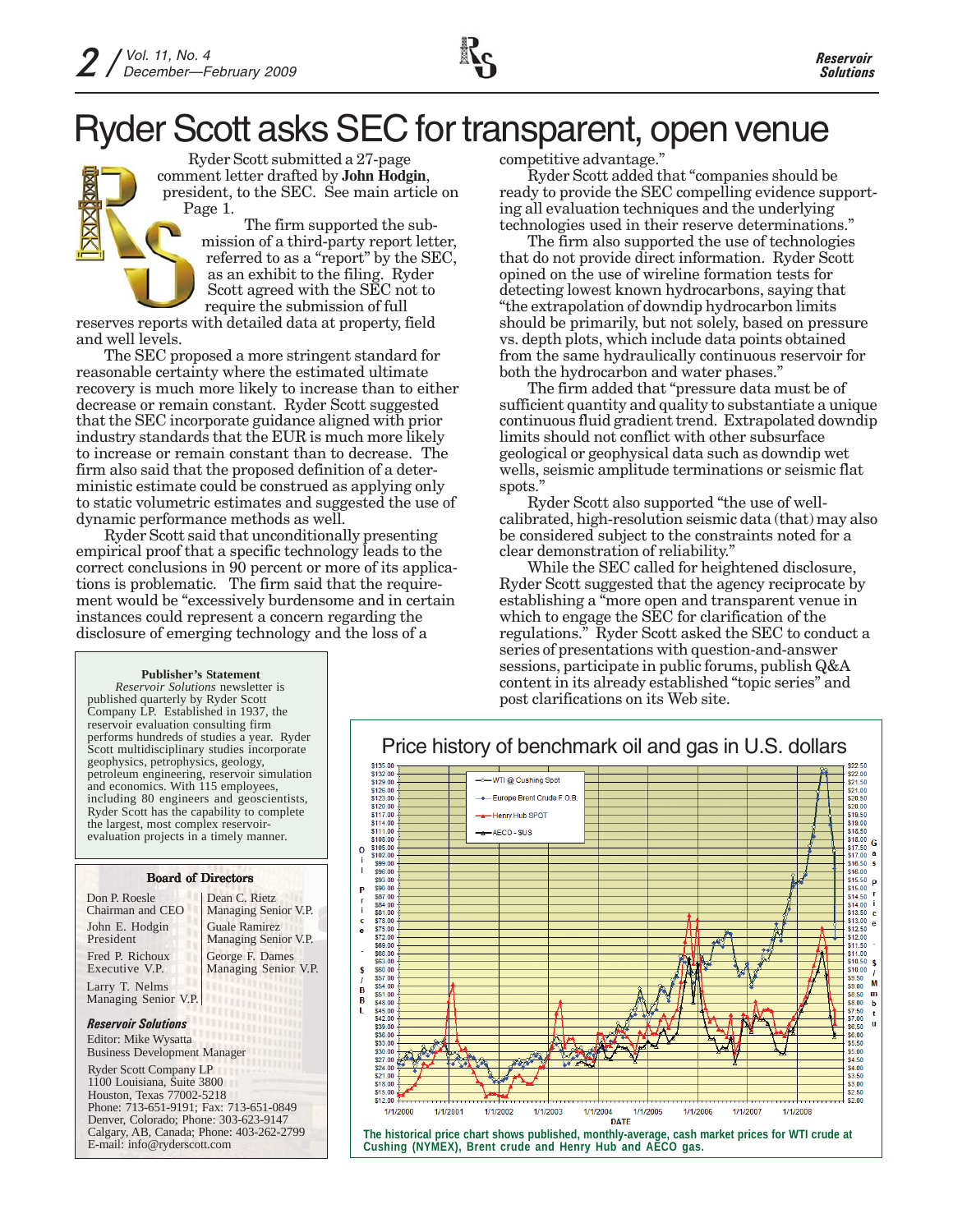

# *Industry Comments—Cont. from Page 1*

# By the numbers

Independents commenting—19 IOCs commenting—9 NOCs commenting—1

SEC estimated 35 hrs. avg. per issuer to comply O&G companies estimated up to 20,000 hrs. to comply

Industry-requested deadline for rulemaking—Dec. 31, 2008 SEC-proposed effective date—Dec. 31, 2009

dents Apache Corp., Southwestern Energy Production Co. and Chesapeake Energy Corp. asked the SEC to con-

> **"We do not believe that the proposal to disclose production, sales price and production cost by wells classified as oil and gas wells would be of value to investors." — Apache Corp.**

sider futures pricing. However, they reversed their positions in their latest comments, opting for a historical average.

McMoRan Exploration Co. called for the commission to use forward-looking prices to "more closely reflect the frame of reference that management applies in decision-making," adding that "disclosures would be much more relevant to investors while preserving comparability along companies." The New Orleans-based independent said that "historical prices have little meaning in considering future investments and values."

Joining McMoRan was StatoilHyrdo ASA which said that futures prices ideally represent risk discounted price forecasts. The Norway IOC opined that it is "appropriate to look to the future and not to the past," and expected futures prices "to be less affected by short-term volatility caused by well-understood and shortlived supply disruptions or demand swings."

# Sensitivity analysis

The SEC proposed an option for companies to

calculate and disclose reserves under varying price scenarios (price decks). Responding companies were split on this issue. McMoRan said that a minimum level of sensitivity analysis should be required and not just optional to facilitate those assessing the impact of prices on reserves. Chesapeake and Evolution Petroleum Corp. supported sensitivities.

Exxon Mobil Corp. did not oppose the disclosure as optional, but said it would not implement it because of cost. Shell International BV and Petrobras, a Brazilbased IOC, opposed price sensitivities.

## Just say no to unproved reserves

Exxon led the charge to nix reporting of 2P and 3P reserves, saying, "We strongly prefer that reserves reporting be limited to proved reserves only as prescribed by the current disclosure requirements. However, we view the proposed optional reporting of probable and possible reserves as an acceptable alternative to mandatory reporting." The company warned industry to "be willing to accept a higher risk of additional, unwarranted litigation due to the inherent uncertainty associated with these reserves," if optional reporting is approved.

Oklahoma City-based Devon Energy Corp. also cited the litigation risk in calling for reporting proved only, adding that disclosing unproved reserves can cause "misunderstanding by investors of potential

> recovery from projects in a company's portfolio of properties." Apache said that voluntary disclosure of unproved reserves would contribute to confusion as "investors may not understand the reasoning as to why one registrant discloses this information and others do not."

> Statoil asked the commission to prohibit the reporting of possible reserves, but supported disclosure of probables. Petro-Canada was the only company calling for mandated reporting of probables. The Calgary-based independent also supported optional reporting of other unproved reserves categories as well as resources, whether "formally" or through press releases.

U.S. regulators permit companies to cite unproved reserves and resources in non-filed material, such as MD&A, press releases, etc. Securities regulators in Canada require 2P reporting under National Instrument 51-101 with reporting of resources as optional.

# Geographic specificity

The SEC has proposed to require reserves disclosures by continent, except where a particular country contains 15 percent or more of the company's global oil or gas reserves or where a particular sedimentary basin or field contains 10 percent or more of the company's reserves. Italy-based Eni SpA said that "once the geographic separation is determined, the same breakdown is required for other data such as production, prices, drilling activity, wells and acreage. *Please see next page*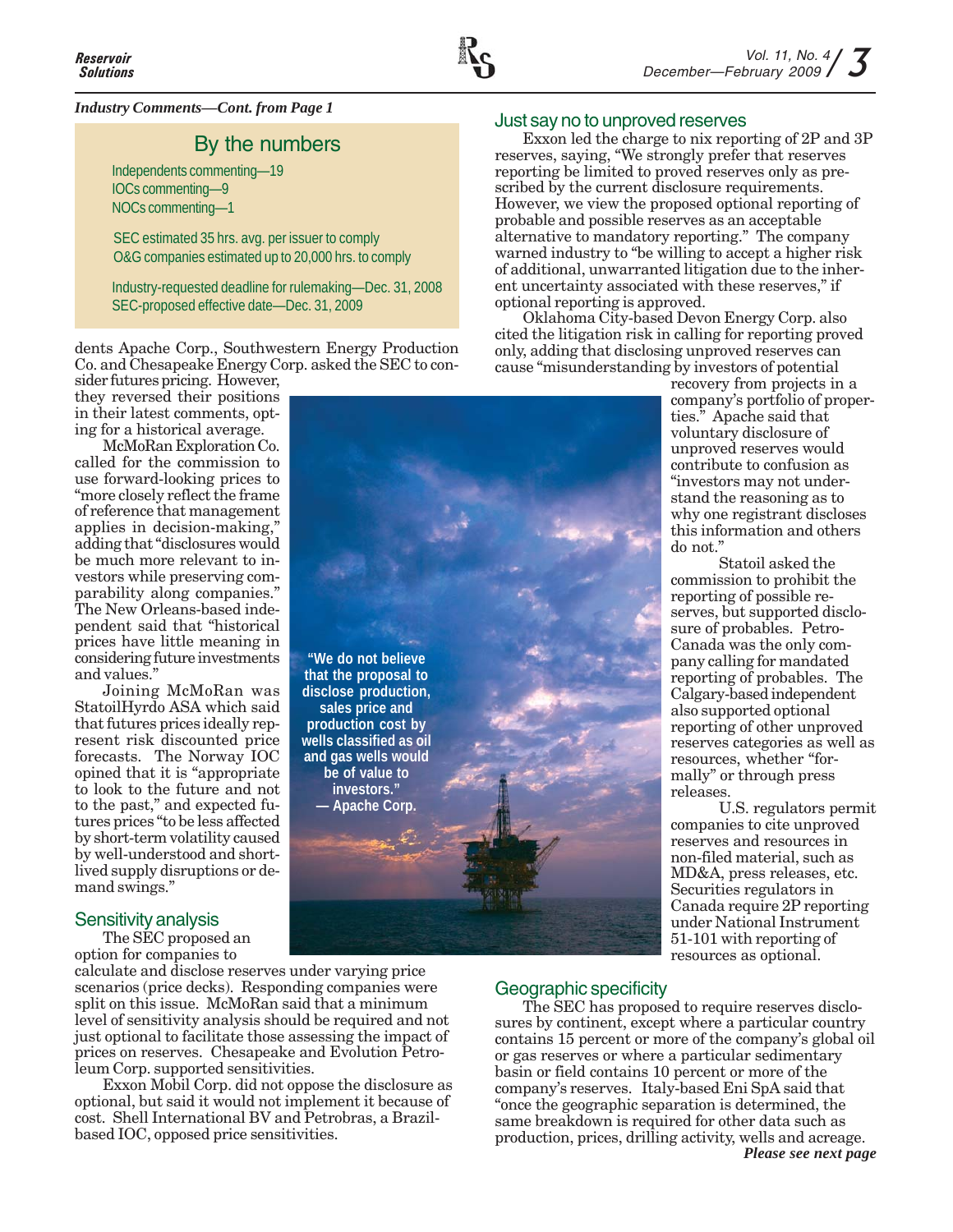#### *Cont. from previous page*

… Such detailed disclosures in a rigid geographic segmentation will result in many instances in a nonoptimal representation." Operating costs would also have to be tabulated geographically.

Eni also said that this rule "may jeopardize the company's negotiating position as well as asset sales." The IOC also cited restrictions in disclosing field-level data, saying that it would be "unfortunate" if disclosure obligations for a U.S. listing put the registrant at a competitive disadvantage.

Non-U.S. IOCs Repsol, Statoil, Total SA, Shell and BP also called for less geographic specificity. Departing from that view, Petrobras encouraged reporting by basin and country at the 10 and 15 percent thresholds, respectively, while sidestepping the issue of field-level disclosures. No other oil and gas company supported geographic breakdowns.

# Reliable technology

The commission proposed disclosure of reliable technology, proven empirically to lead to correct conclusions 90 percent or more of the time, in first filings and for material reserves additions. No commenting O&G company fully supported the proposal for technology disclosure.

Chesapeake said that the 90 percent threshold is an "unreasonably high bar for a single technology involving interpretation of data." The company also took exception with a definitional element of reliable technology as "widely accepted,"

saying that it would exclude proprietary techniques. Denver-based Questar Market Resources said that

it doubts "that the average investor reviewing a …particular alternative technology will be able to grasp whether the appropriate level of certainty has been achieved," while conceding that disclosure is necessary "where traditional technology is not practical, such as flow tests in the Gulf of Mexico." Four other independents questioned the 90 percent criterion.

Exxon said the contribution of a single, disclosed technology is difficult to assess in projects where multiple technologies are used and experience and judgement are key factors. Chevron agreed, saying "development of a major field in the modern era is normally associated with a number of technologies, data sources and interpretation methods, with varying degrees of interdependence. Having such a rule may also result in gratuitous disclosures… "

Shell, Eni, Statoil and Total also objected in part or wholly to the proposal for any one of the previously cited reasons. Pemex, which issues bonds in the U.S. and was the only national oil company commenting,

said that investors would require the support of highly specialized personnel and detailed technical data to understand the benefits of new technology. The Mexico City-based company asked the commission to reconsider the proposal.

# Analogs

Shell asked the SEC to revise its guidance on analogous reservoirs. The rule now is that a subject reservoir must have the same values or better compared to an analog for porosity, permeability, permeability distribution, thickness, continuity and hydrocarbon saturations.

"This guidance …would reject any analogue where there is an immaterial difference in one of the above categories. We believe that proper evaluation of an analogue should examine the above categories in the 'aggregate' as opposed to individually, where there may be immaterial differences," the company said.

Statoil asked the commission to remove the

geographic proximity criterion from the definition of an analogous formation, saying that "it is not the location of the analogue that matters, but its properties established through geologic history."

# Reserves or not?

Chevron disagreed with the agency's remarks in the proposed rules that "once a resource is extracted from the ground, it should not be considered oil and gas reserves." The SEC referred to its own "historical treat-

ment" of that issue, but in the past, the agency has not handled the issue that way.

For instance, the commission has generally agreed with SPE that extracted gas reinjected into the native reservoir can remain as reserves under certain circumstances. The argument between regulators and the industry centers on unsold gas injected into a nonnative reservoir.

The SEC considers that gas can remain reserves only if it was reinjected into the reservoir from which it was produced. SPE-PRMS definitions allow more leeway so that gas can be injected into other reservoirs located on the same property and still be considered as reserves. The argument for that position is that those volumes do not have transfer of ownership or payment of royalties and although extracted, they are not produced for sale.

The industry has recently challenged the SEC's hard-line approach. Often industry views the key issue to be transfer of ownership rather than whether volumes are reinjected or injected.

If ownership has not been transferred, then the gas

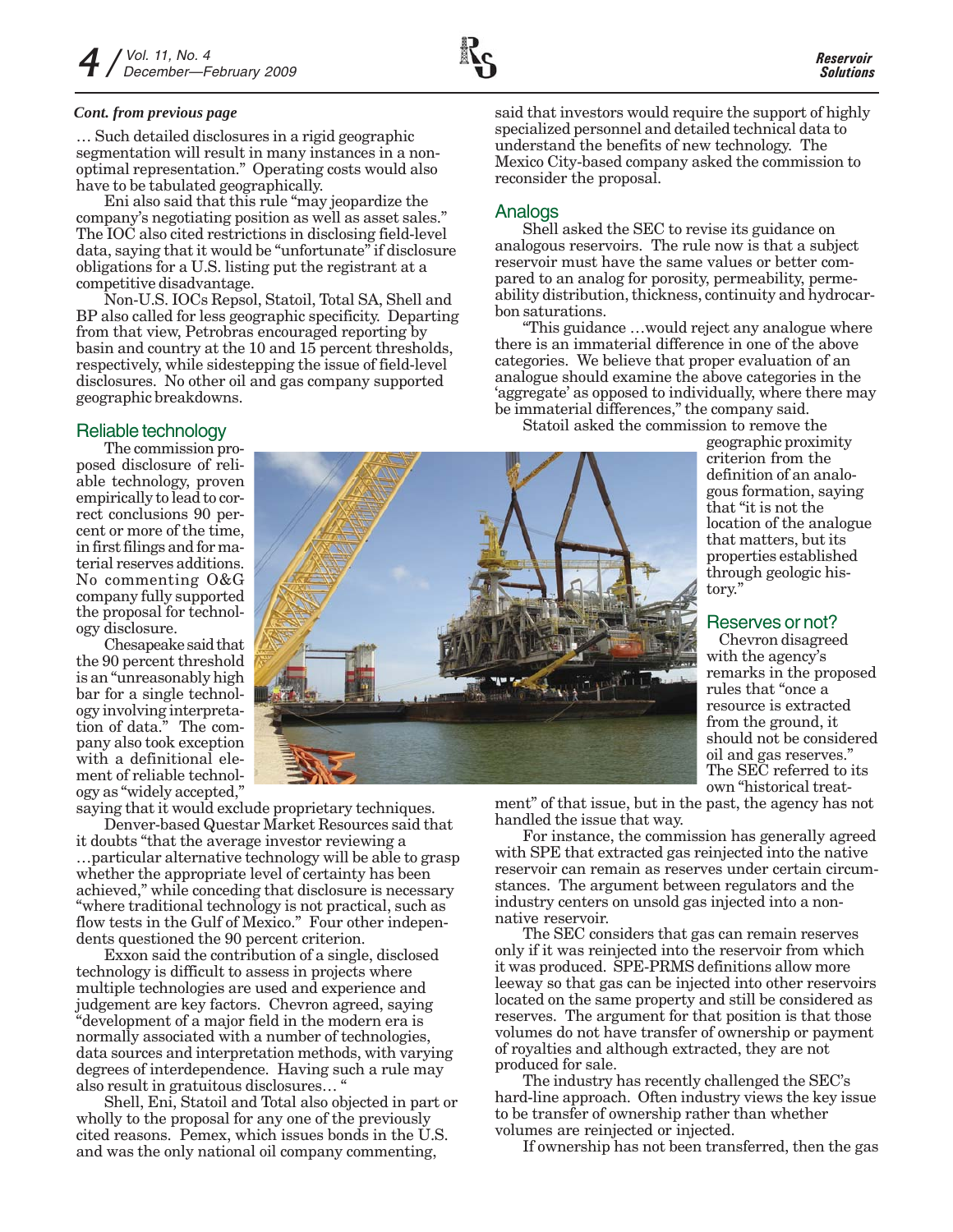is considered to be reinjected and reserves regardless of whether the gas goes into to the same or non-native reservoir.

### **Qualifications**

Most companies were against disclosing the qualifications of internal or outside evaluators. Exxon said that citing the qualifications of each employee would be burdensome and of little value to users of financial statements. The company also questioned how standards could be established considering differences in educational systems, licensing and certification requirements and professional bodies from country to country.

Exxon said that if the SEC insisted on the disclosure of qualifications that it be limited to the chief technical person who oversees the internal reserves estimation

process. API said that the disclosure of qualifications would be a violation of privacy laws in some countries.

Total also said that the requirement was not practical considering its number of geoscientists and engineers evaluating re-However, the Paris-based IOC reiterated its support for the international certification of reserves evaluators to ensure "homogeneity of training and qualifications." Total suggested as an alternative that the commission require that issuers conduct training programs certified by an appropriate professional organization.

Calgary-based Encana Corp. was one of five com-

panies—including Petro-Canada, Petrobras, Southwestern and McMoRan—supporting disclosure of qualifications, saying that companies should "provide information with respect to those involved in the preparation of reserves, their qualifications, experience, methodologies employed and level of independence." Petro-Canada also agreed with disclosing evaluator qualifications meeting minimum standards but did not support the proposal that evaluators be limited to those in an internal audit group.

"Reserves evaluators within the operating groups will be most familiar with the assets and will be in the best position to utilize professional judgement …," stated the company.

## PUD vintaging

No companies gave blanket support to the annual disclosure of a table showing PUD reserves converted to proved developed reserves over five years. The table would also show net investments required to convert PUDs. Chesapeake generally supported the PUD table but said that mandatory disclosure of those details is not practical and called for optional reporting.

Few companies supported the five-year maximum time frame to convert PUDs to the proved developed category. Chesapeake suggested a 10-year time frame, saying that continuous accumulations, such as the U.S. shales, take decades to fully develop.

Questar supported the five-year limit, saying that the "standard forces a degree of discipline on companies claiming such locations as proven by forcing an assessment of likely prices, drilling and completion costs, geologic quality and access to market during that period before making such disclosure. As a result, we support the five-year standard and believe it affords the desired transparency and comparability to investors."

## Odds and ends

No company supported the mandated use of thirdparty reserves evaluators or auditors except Petrobras,

> which suggested that companies use outside parties for reserves estimates every three years. Most companies supported filing summaries or letter reports from third party consultants rather than full reports. Statoil supported filing a third-party report containing disclosures proposed by the SEC.

The SEC asked whether it should require the issuer to demonstrate financing for a project to be reasonably certain of implementation, which is requisite for booking proved reserves. Comments varied.

Evolution said proof of financing should not be required, because "this

would create a chicken-or-egg scenario for companies that develop projects and then solicit financing. Reservoir engineers will not sign off on proved status due to lack of confirmed funding, and financing sources won't commit funds or will demand onerous terms due to lack of proved status."

Most companies supported the recognition of bitumen, shale gas and other unconventional resources as reserves if the end product is hydrocarbons, regardless of extraction methods. That opens the door for reporting mined bitumen converted to oil as reserves.

Sasol, which also has mining operations, was the lone dissenter, saying that hydrocarbon quantities only should be counted as reserves if production occurs through wells.

## Postponement

Companies recommended that if the SEC makes no decision by Dec. 31 that it postpone compliance until year-end 2010. Chevron asked the SEC to



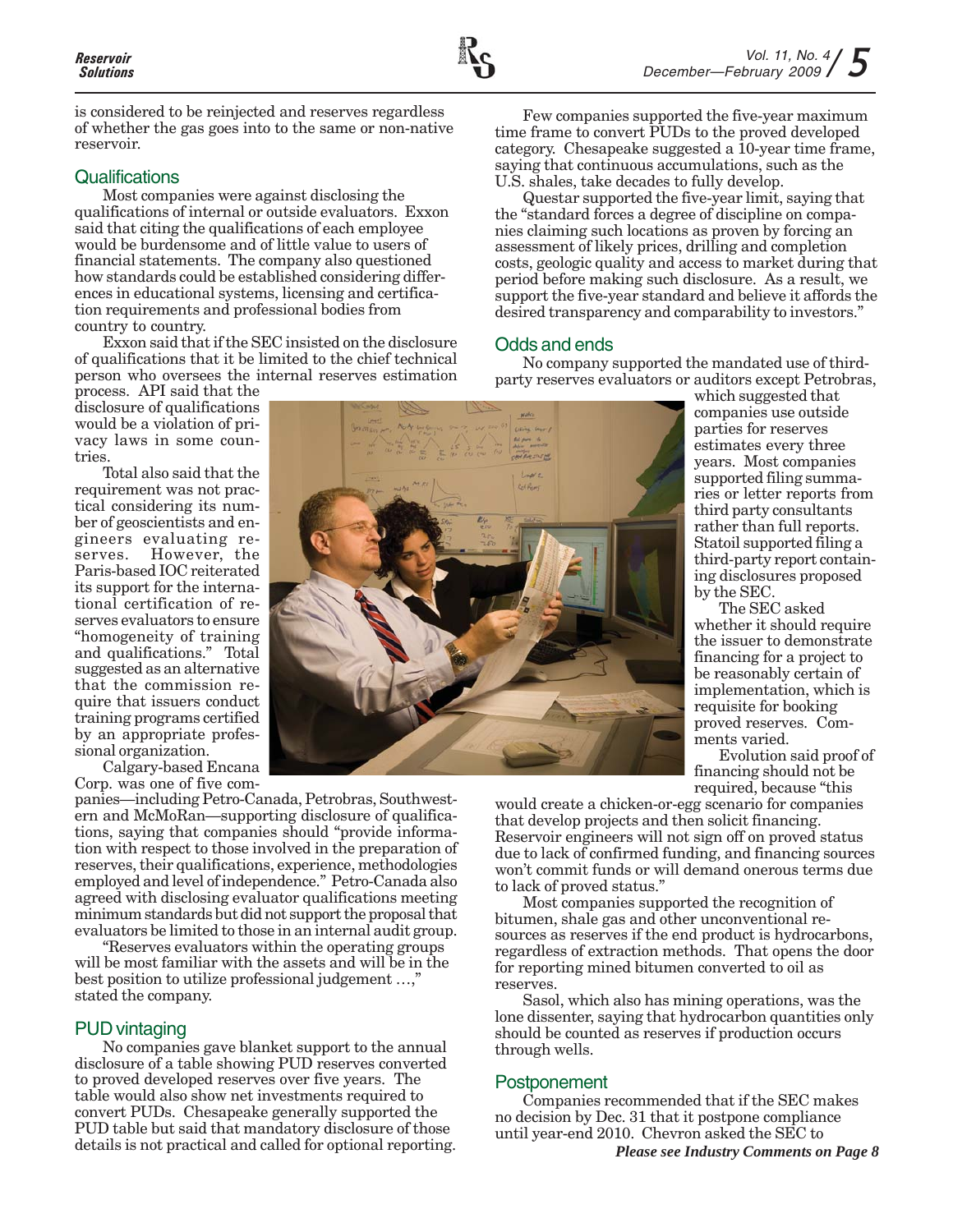

# Four engineers, geologist join Ryder Scott in Houston



Ryder Scott supplemented its Houston staff with the addition of four petroleum engineers and a geologist. **Bukky Ojo**, geologist, interprets and correlates well logs and seismic data, maps stratigraphic and structural features and analyzes formation pressures. As a geoscientist at Shell Exploration & Production Co., she interpreted 3D seismic data, mapped Gulf **of Mexico fault systems and volumetric details and volumetric plans and volumetric of Mexico fault systems and Sepolio analysis. He has a BS** 

> **Ali A. Porbandarwala**, petroleum engineer, joined Ryder Scott from Deloitte Consulting LLP. Previously, he worked at Exxon Mobil Corp. for seven years where he began his career as a procurement advisor for capital projects in the United Arab Emirates, South Korea, Venezuela and Equatorial Guinea. Porbandarwala tendered, evaluated and negotiated proposals for procurement of offshore platforms, equipment packages and

interpreted and integrated seismic horizons with paleo data.

Before that, Ojo worked at Schlumberger Data & Consulting Services as a geoscientist where she analyzed sonic waveform, 3D anisotropy and fracture data from sonic-imaging and scanner-logging tools. She also built and evaluated 3D geological models of reservoirs in the U.K. North Sea and U.S. midcontinent. Ojo has a MS degree in geophysics from the University of Oklahoma.



**Porbandarwala**

subsea completion systems.

He also was a project engineer for field development in Chad. He planned onshore drilling and coordinated annual budgeting.

In addition, Porbandarwala was an engineering coordinator and process engineer for an Angola gasgathering project. He conducted hazard and operability studies, risk assessments, design strategies and contractor productivity measurement.

He was a process engineer for the Adriatic LNG terminal for three years. Through modeling and review, Porbandarwala tested handling design for various types of LNG.

He conducted risk assessments and HAZOPS of facility design and managed and approved onsite design changes. Porbandarwala has a BS degree in chemical engineering from the University of Kansas.



**Eric A. Sepolio**, associate petroleum engineer, served internships at Hilcorp Energy Co., Houston Exploration Co. and Anadarko Petroleum Corp. He received training in evaluating acquisition prospects and preparing production and cashflow forecasts. Sepolio built proved non-producing and undeveloped upside cases based on field development

**Sepolio**

degree in petroleum engineering from Texas A&M University.

**Lucas Smith**, petroleum engineer, previously worked at SBM Atlantia Inc. for three years as a process and marine engineer. He performed design engineering for several international projects, including oil-tanker conversions to FPSOs and construction of oil and gas offloading systems.

In 2003, Smith started at Honeywell Process Solutions as a project engineer for two years involved in deepwater production platform projects

and control systems. He supported process startup and all first oil activities.

Smith has a BS degree in chemical engineering from Texas A&M University and an MS degree in petroleum engineering from the University of Houston. **Timothy W. Smith**,



senior petroleum engineer, most recently was a consultant for four years. He conducted waterflood and completion engineering, decline-curve analysis, log analysis, reserves evaluations and economic projections. Previously, Smith worked at BASF Corp. and EFP Corp. for 11 years, starting as a site manager, then as a group vice president and then as president of EFP.

**Smith**

He also worked at BASF/Wintershall Energy during 1982 to 1991, starting as a reservoir engineer in waterflood production and well stimulation. Smith became manager of engineering and acquisitions in charge of reserves evaluations and economic analysis.



**Smith**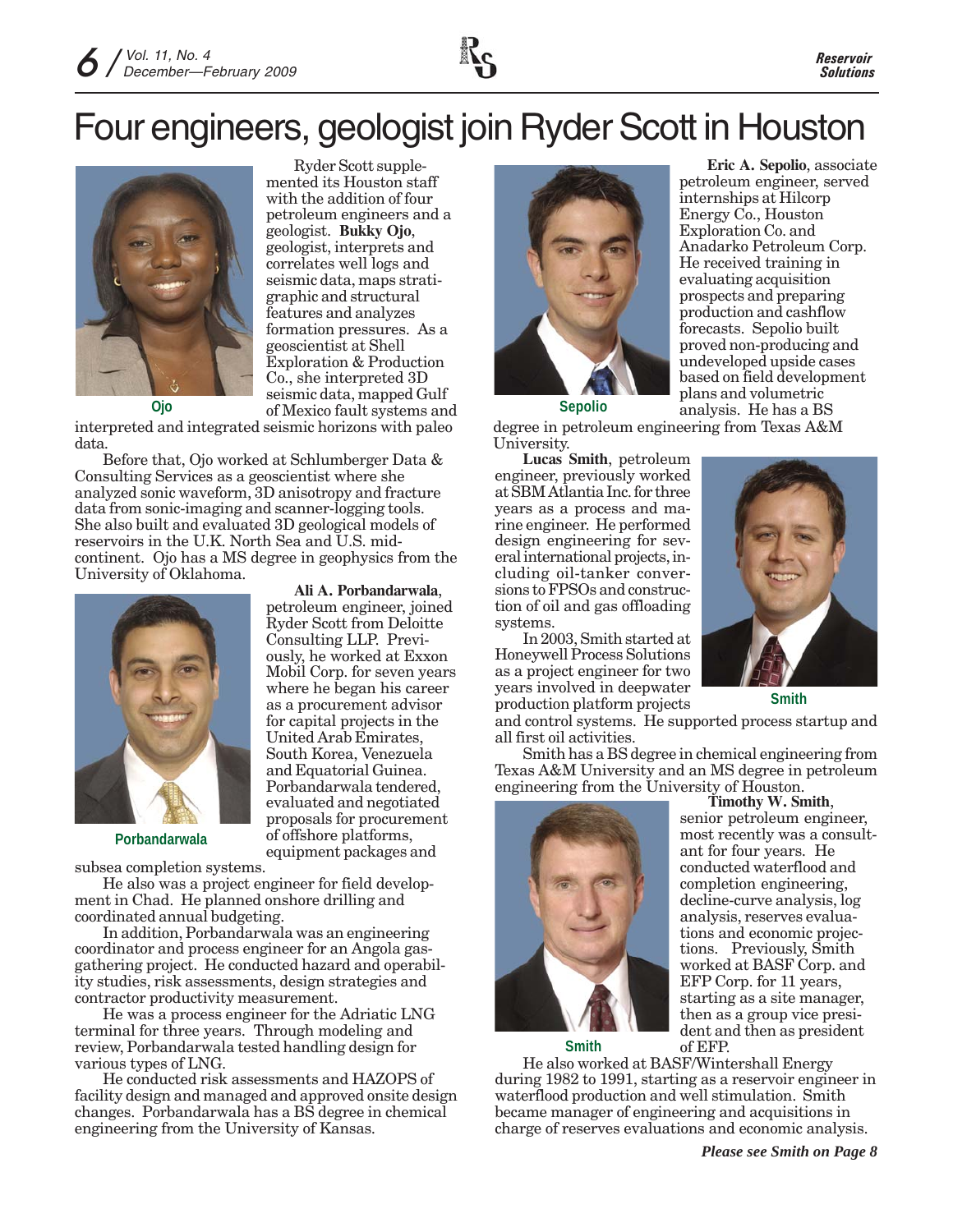# Estimating production from hurricane-damaged platforms



#### **Hurricane Ike pounded rigs and platforms in the GOM.**

Industry is asking how to properly treat year-end reserves estimates taking into account hurricane damage to offshore platforms and subsequent impaired production. Hurricane Ike in September destroyed 54 production platforms, damaged another 95 and destroyed a jackup drilling rig in the Gulf of Mexico, the latest figures show.

Under advice from accountants and outside engineering firms, operators are downgrading pre-Ike proved producing reserves classifications until repairs are completed, if they intend to restore production.

 Magnitude of the repair is a key. Minor repairs are considered those that can be accomplished before the effective date of a new reserves report and thus are not an issue.

■ Major repairs require large amounts of capital expenditure and construction/fabrication of major components. Examples are the complete replacement of a platform, repair operations with extensive underwater or topsides refurbishment and redrilling of wells. Projects with major repairs should be downgraded to proved undeveloped, if project economics show that repairs are economically feasible. If the economics are not positive or project viability is questionable, reserves should be downgraded to probable, possible or contingent resources under the SPE-PRMS. One possible exception: If damage is to a production facility platform only, then the classification for platforms feeding into the production facility may be revised to proved shut-in, assuming a definite plan to restore the production facility. See final bullet point.

 Situations falling between these two extremes are considered significant repairs and reserves are downgraded from proved producing to proved shut-in.

 Some platforms have received little or no damage, but downstream facilities or pipeline damage prevents production. In some cases, operators are resorting to barges to transport oil or taking other steps to restore the necessary facilities. In those cases, a downgrade from proved producing to proved shut-in may be appropriate. In other cases, the operator may not have a clear plan for restoring production, particularly when plans depend on the actions of other parties, such as pipeline operators. If the operator cannot provide a plan for restoring production or a feasible alternative, the field has essentially become stranded reserves and should be downgraded to contingent resources.

If the structure is insured, repair costs in the reserves report should be the deductible, if those costs are allocated at a property level. However, companies commonly account for insurance premiums, deductibles and receipts at the corporate level with no allocations at a property level.

If repair costs exceed the insurance policy cap, amounts over the cap should be included as repair costs in the reserves report.

For self-insured companies, all repair costs are shown in the reserves report.

Insurance recoupment for operating costs or business interruption is other income and not included in the reserves report. Operating expenses are not netted against business-interruption receipts.

From an accounting perspective, costs incurred to repair damages are likely expensed rather than capitalized. In before-tax reserves reports for U.S. regulatory reporting, those costs are shown in the capital category.

Even when platforms are shut-in, operating costs are incurred during that period. The fixed portion of lease operating expenses is appropriate to use in many cases.

Insurance premiums are climbing. If a company pays higher premiums and allocates those to the property level, LOEs in the reserves report reflect that.

If a company has decided to abandon a well or field



instead of returning it to production, the property and its abandonment cost may have to be included in the reserves report. If abandonment costs are covered by insurance, then the reserves report should include the property with zero costs and cash flow with an appropriate footnote.

Companies should document instructions and assumptions regarding repairs, particularly timing estimates, to

make it easier to justify proved reserves. In some cases, insurers balk at paying for major repairs on marginal properties, arguing that it is not prudent to restore facilities if the reserves values are less than the payoff amount. Under the Sarbanes-Oxley Act and FAS 144, which addresses impairment or disposal of long-lived assets, companies are required to provide a plan of action